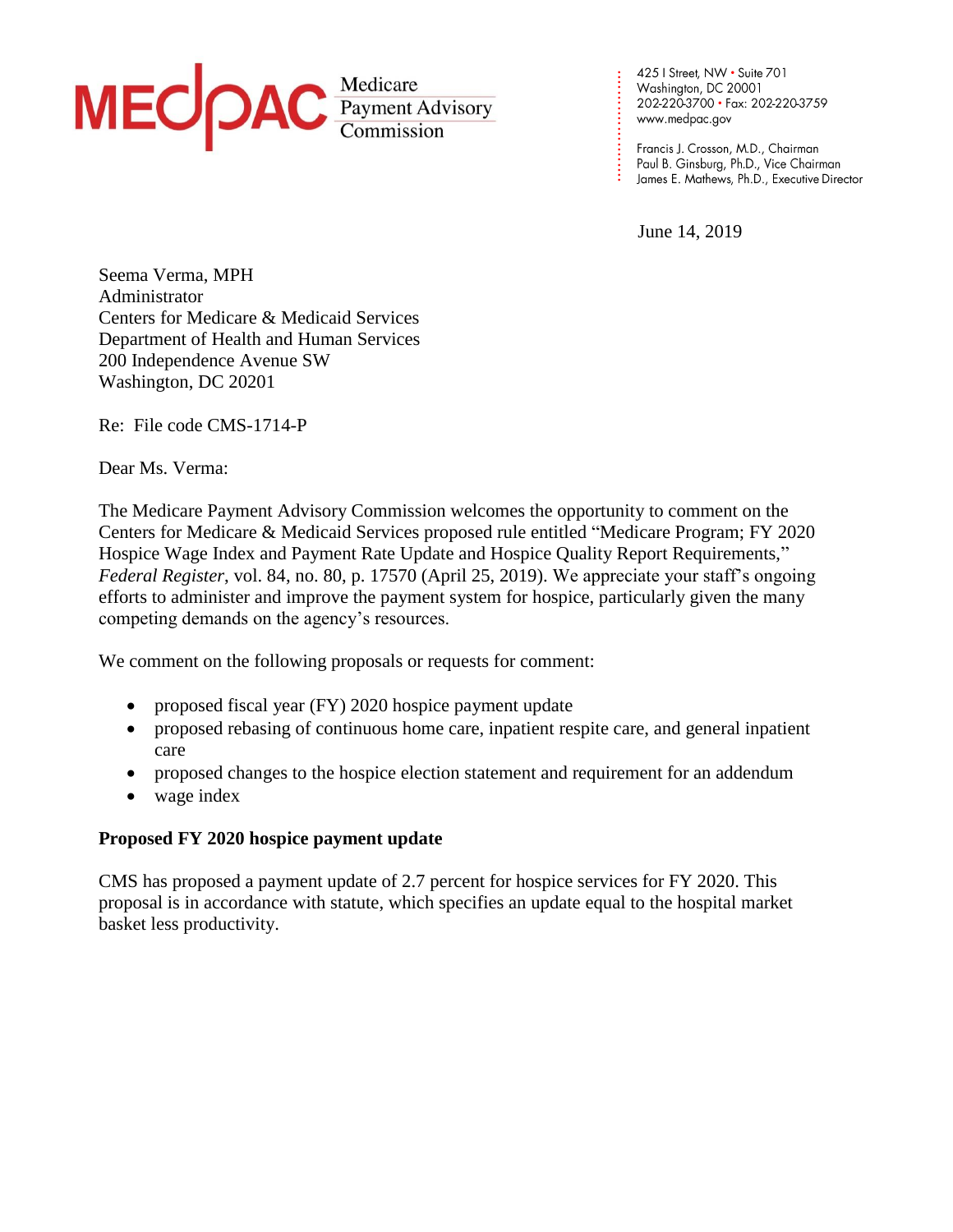#### *Comment*

We recognize that CMS is required by statute to propose an increase to the FY 2020 base rates of 2.7 percent. However, in our March 2019 report to the Congress, the Commission recommended that the Congress reduce the aggregate level of payment to hospices for FY 2020 by 2 percent.<sup>1</sup> In that report, we found that the aggregate Medicare margin in 2016 reached 10.9 percent—the highest level in more than 10 years. In addition, indicators of access to care are positive: the number of providers, number of beneficiaries enrolled in hospice, days of hospice care, and average length of stay increased in 2017. The rate of marginal profit for Medicare patients was 14 percent in 2016, indicating that providers have a financial incentive to serve additional Medicare patients. As the number of for-profit providers increased by 5 percent in 2017, access to capital appears strong. The projected 2019 margin is 10.1 percent. Given the aggregate Medicare margin in the industry and our other positive payment adequacy indicators, we concluded that the aggregate level of payments could be reduced by 2 percent in 2020 and would still be sufficient to cover providers' costs and preserve beneficiaries' access to care. This recommended reduction to the base payment rates would bring aggregate payments closer to costs, lead to savings for beneficiaries and taxpayers, and be consistent with the Commission's principle that it is incumbent on Medicare to maintain financial pressure on providers to constrain costs.

### **Proposed rebasing of continuous home care, inpatient respite care, and general inpatient care**

CMS has proposed using hospice cost report data to rebase the payment rates for three levels of care: continuous home care (CHC), inpatient respite care (IRC), and general inpatient care (GIP). The rebasing would increase the payment rates for these three levels of care based on estimates of their costs from the cost report data. CMS proposes to reduce the payment rates for the fourth level of care, routine home care (RHC), so that the changes are budget neutral overall according to the agency's estimates.

The estimated cost by level of care and proposed payment changes are shown in Table 1. The proposed FY 2020 payment rates reflect rebalancing of the payment rates by level of care and all other adjustments including the annual update of 2.7 percent, the wage index standardization factor, and the service intensity adjustment budget neutrality factor. The payment rates for CHC, IRC, and GIP are proposed to increase by 41 percent, 155.5 percent, and 35.5 percent respectively. CMS indicated that the proposed RHC payment rates were reduced by 2.71 percent to offset the additional costs the agency estimated would be incurred due to the increased rates for the other three levels of care. However, the FY 2020 RHC rates are proposed to be about the same as the actual FY 2019 payment rates because the annual update of 2.7 percent largely offsets the reduction to the RHC payment rates associated with rebasing the other three levels of care.

<sup>1</sup> Medicare Payment Advisory Commission. 2019. *Report to the Congress: Medicare payment policy*. Washington, DC: MedPAC.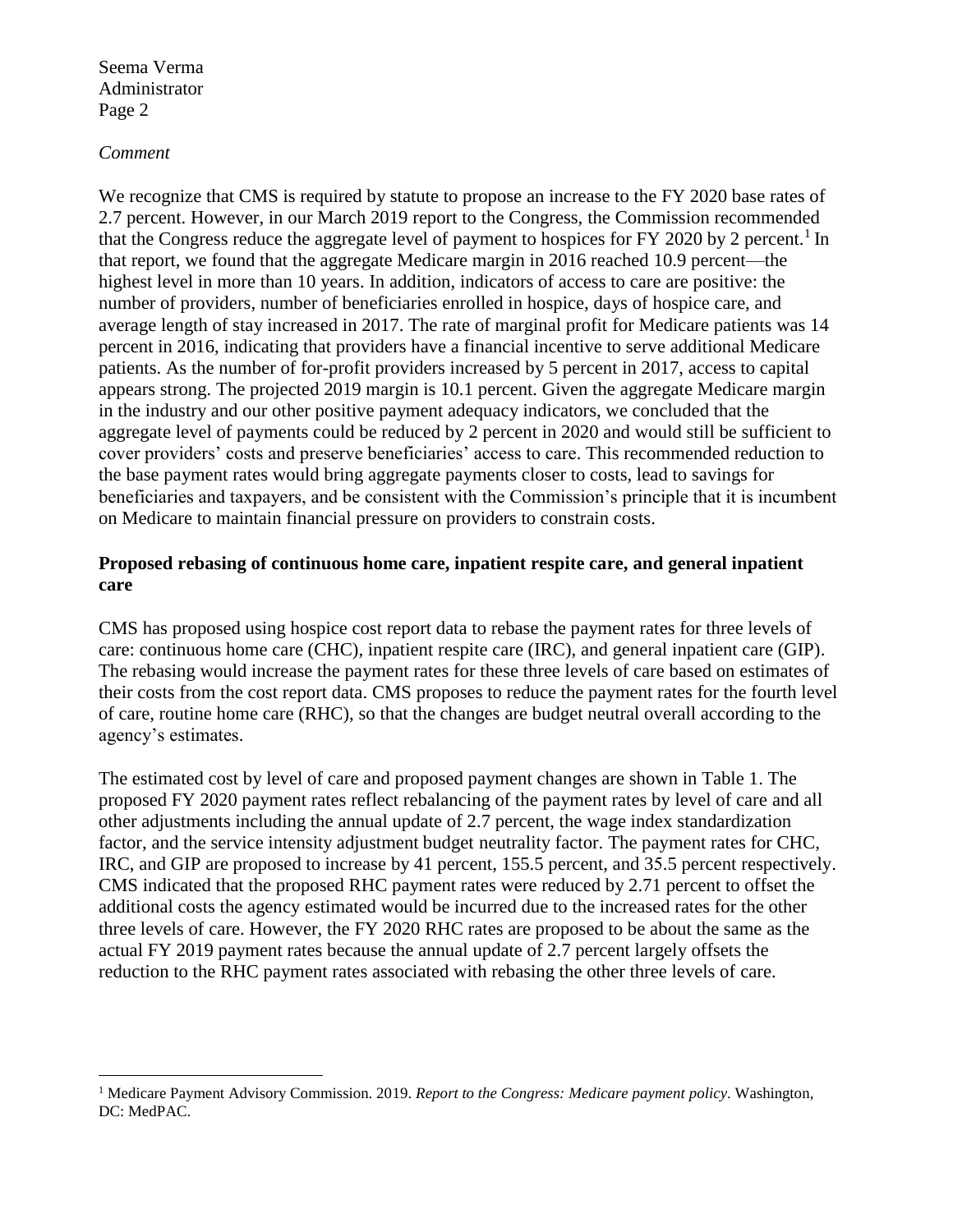|                                      | Percent<br>of days<br>in 2018 | <b>FY 2019</b><br>estimated<br>average<br>cost per<br>day | <b>Actual</b><br><b>FY 2019</b><br>payment<br>rate | <b>Estimated</b><br><b>FY 2019</b><br>budget<br>neutral<br>payment<br>rateb | <b>Proposed</b><br><b>FY 2020</b><br>payment<br>rate<br>including<br>annual<br>update and<br>other<br>adjustments | <b>Proposed</b><br>percent<br>change in<br>payment<br>rates from<br>FY 2019 to<br><b>FY 2020</b> |
|--------------------------------------|-------------------------------|-----------------------------------------------------------|----------------------------------------------------|-----------------------------------------------------------------------------|-------------------------------------------------------------------------------------------------------------------|--------------------------------------------------------------------------------------------------|
|                                      |                               |                                                           |                                                    |                                                                             |                                                                                                                   |                                                                                                  |
| Continuous<br>home care <sup>a</sup> | 0.2                           | \$56.80                                                   | \$41.56                                            | \$56.80                                                                     | \$58.58                                                                                                           | 41.0%                                                                                            |
| Inpatient<br>respite care            | 0.3                           | \$457.61                                                  | \$176.01                                           | 435.82 <sup>c</sup>                                                         | \$449.78 <sup>c</sup>                                                                                             | 155.5%                                                                                           |
| General<br>inpatient<br>care         | 1.3                           | \$994.45                                                  | \$758.07                                           | \$994.45                                                                    | \$1,027.43                                                                                                        | 35.5%                                                                                            |
| Routine<br>home care<br>days $1-60$  | 98.2                          | \$171.89                                                  | \$196.25                                           | \$190.93                                                                    | \$195.65                                                                                                          | $-0.3%$                                                                                          |
| Routine<br>home care<br>days $61+$   |                               | \$118.95                                                  | \$154.21                                           | \$150.03                                                                    | \$154.63                                                                                                          | 0.3%                                                                                             |

| Table 1: Estimated cost and the Secretary's proposed changes to payment rates by level of care |  |  |  |  |  |  |  |
|------------------------------------------------------------------------------------------------|--|--|--|--|--|--|--|
|------------------------------------------------------------------------------------------------|--|--|--|--|--|--|--|

Note: FY (fiscal year).

<sup>a</sup> Cost/payment rate per hour

<sup>b</sup> Estimated FY 2019 budget neutral payment rate reflects CMS's estimate of what FY 2019 payment rates would have been if the payment rates for CHC, IRC, and GIP had been rebalanced in line with their estimated costs and the RHC payment rate had been adjusted downward to maintain budget neutrality. <sup>c</sup> CMS adjusted the IRC payment rate downward by 5 percent to account for the 5 percent coinsurance.

Source: CMS FY 2020 Hospice proposed rule.

#### *Comment*

We support CMS's efforts to rebalance the payment rates by level of care to ensure that payments are closer to the estimated cost of each level of care. As we noted in our March 2019 report to the Congress, the cost report data suggest that the payment rates by level of care are out of balance. Like CMS, over the years, we have heard anecdotal reports from providers that the payment rates for the three less frequently used levels of care—CHC, IRC, and GIP—are below providers' costs. Although the hospice conditions of participation require providers to have the capacity to provide all four levels of care, both CMS and MedPAC have noted that some providers do not furnish certain levels of care. Increasing the payment rates for these three levels of care to be in line with their estimated cost is an appropriate step to promote access to these services.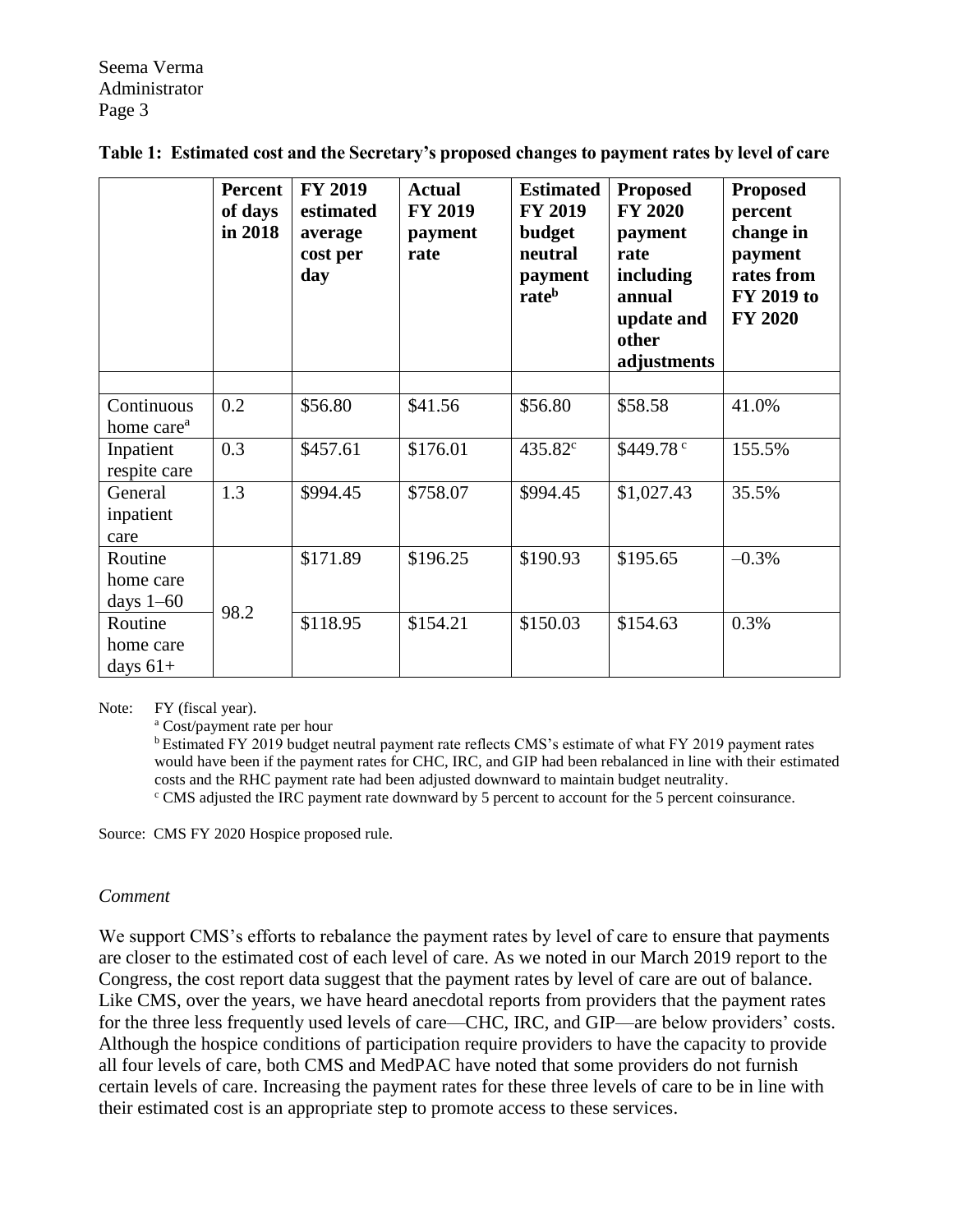However, the rebalancing of the payment rates would do little to address the substantial overpayments for RHC. The statute requires CMS to implement these changes in a budget-neutral manner in the first year they are implemented. Because RHC accounts for the vast majority of hospice spending, CMS estimates that only a small adjustment to the RHC rates is needed to offset the increased rates for the other three levels of care. Although we recognize that CMS lacks current statutory authority to reduce the RHC payment rates below a budget-neutral level, we are concerned that the proposed RHC rates remain substantially above the estimated cost for that level of care.

# **Budget neutrality**

 $\overline{a}$ 

To estimate a budget-neutral adjustment to the RHC payment rates, CMS uses the most complete historical data available. By using these historical data, CMS assumes there will not be an increase in use of the three levels of care that are proposed to experience substantial payment increases. If the share of hospice days accounted for by the three levels of care increases in FY 2020, the payment changes would not be budget neutral and would instead increase Medicare spending.

For several reasons, we believe it is likely that use of the three levels of care will increase in response to the payment changes. First, as it has been noted, some providers currently do not furnish all levels of care, although they are required to have the capacity to do so. The increased payment rates for the three levels of care may encourage these providers to begin furnishing these levels of care. The increased payment rates may also encourage some providers that currently provide these levels of care to do so more frequently. In addition, the OIG has found that some providers inappropriately furnish GIP care to patients who do not meet the criteria.<sup>2</sup> Higher payment rates could increase the likelihood that some providers will inappropriately provide more GIP care. We encourage CMS to consider a prospective adjustment to the payment rates to maintain budget neutrality or to seek authority from the Congress to adjust the payment rates in the future if aggregate payments increase as a result of these payment changes.

## **Payment rate for inpatient respite care (IRC)**

We urge CMS to examine the cost report data for IRC to assess whether its average cost per day estimate is being affected by high-end outliers. In our March 2019 report to the Congress, we estimated the average and percentile distribution of IRC cost per day using data for cost report year 2016. We found a substantial difference between the average (\$442) and median (\$312) IRC cost per day. Further analysis of the data suggested that the average was being skewed by high-end outliers. To explore this, we estimated the IRC average cost per day excluding the observations below the 10th percentile and above the 90th percentile. With that exclusion, our estimate of the IRC average cost per day declined to \$370, which was still above the median, but closer to it.

Last year, the FY 2019 hospice proposed rule included information on the distribution of IRC cost per day in FY 2016 using several different approaches to editing the data for outliers. With each approach, CMS reported a substantial difference between the average and median IRC cost per

<sup>2</sup> Office of Inspector General. 2016. *Hospices inappropriately billed Medicare over \$250 million for general inpatient care.* OEI–02–10–00491. Washington, DC: OIG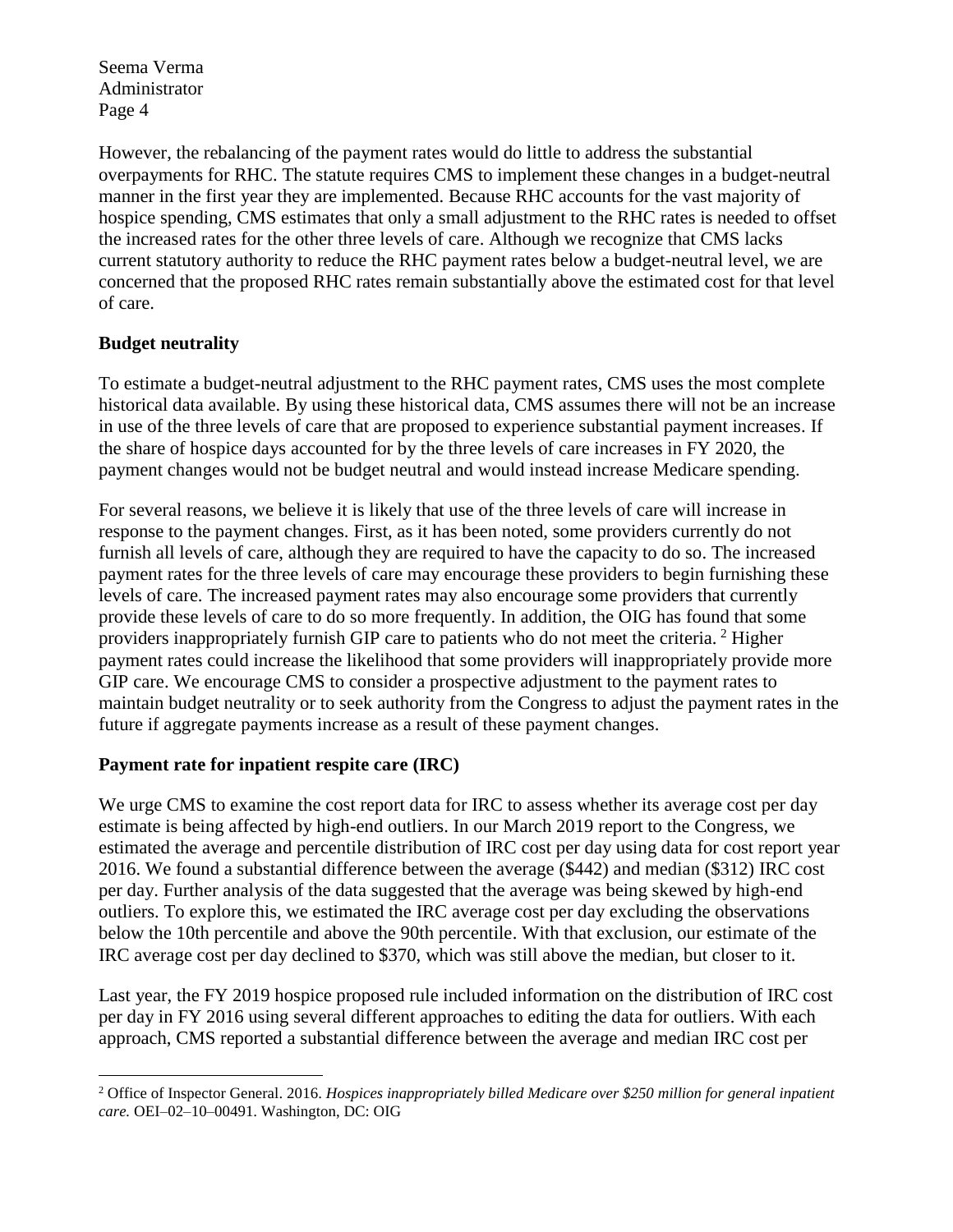day. (In contrast, the median and average cost were much closer for the other levels of care.) The FY 2020 proposed rule does not provide information on the percentile distribution of IRC cost per day so it is difficult to ascertain whether high-end outliers are affecting CMS's estimate of the average cost per IRC day.

We urge CMS to examine the cost report data to determine if high-end outliers are an issue for IRC, and if so, to utilize an approach for establishing the IRC payment rate that mitigates the effect of outliers (e.g., employing further edits or using the median instead of the average). Given the large payment increase (155.5 percent) that is being proposed for IRC, it is particularly important to ensure that the increase is not inappropriately driven by outliers.

# **GIP and the skilled nursing facility setting**

We are concerned about the proposed increase in the payment rate for GIP in the skilled nursing facility (SNF) setting and urge CMS to maintain the current GIP payment rate in that setting. In past years, we have heard concerns from some providers about potential overpayments for GIP in the SNF setting. These providers have stated that it costs less to contract for GIP with a SNF than with a hospital. These concerns about potential overpayments for GIP in the SNF setting were raised about the existing GIP rate, prior to the proposal to increase the GIP rate for FY 2020.

Medicare FFS payment rates provide an example of the difference in payment amounts received by SNFs and hospitals. The average Medicare payment per day for a SNF is roughly \$500, while for an inpatient hospital patient it is more than \$2,000. These relative payment rate differences are for SNF care and inpatient hospital care, not for hospice care in these settings. However, the magnitude of the difference in level of payment these providers receive suggests that hospice providers would likely face different costs to contract with these two types of providers.

We urge CMS to hold off on increasing the GIP payment rate in the SNF setting at this time. Although GIP in SNFs is relatively uncommon today, an increase in the payment rate for GIP of 35.5 percent would likely make providing GIP in SNFs quite profitable and could create incentives for more hospice providers to furnish GIP in SNFs. An OIG study identified several concerning patterns related to GIP in the SNF setting.<sup>3</sup> OIG found that GIP stays were billed inappropriately more frequently in SNFs than in a hospital or an inpatient hospice facility. In addition, the OIG found that beneficiaries receiving GIP in a SNF received less intense care than GIP patients in other settings. About 32 percent of hospice patients receiving GIP in a SNF received subcutaneous or intravenous treatments compared with 70 percent of GIP patients in a hospital or inpatient hospice facility. It is uncertain whether these differences in treatment patterns reflect differences in patient needs or differences among these settings in the capacity to provide services. Regardless, it is another indicator that GIP care in the SNF setting tends to be less resource intensive and less costly than in a hospital or hospice facility.

 $\overline{a}$ 

<sup>3</sup> Office of Inspector General, op cit.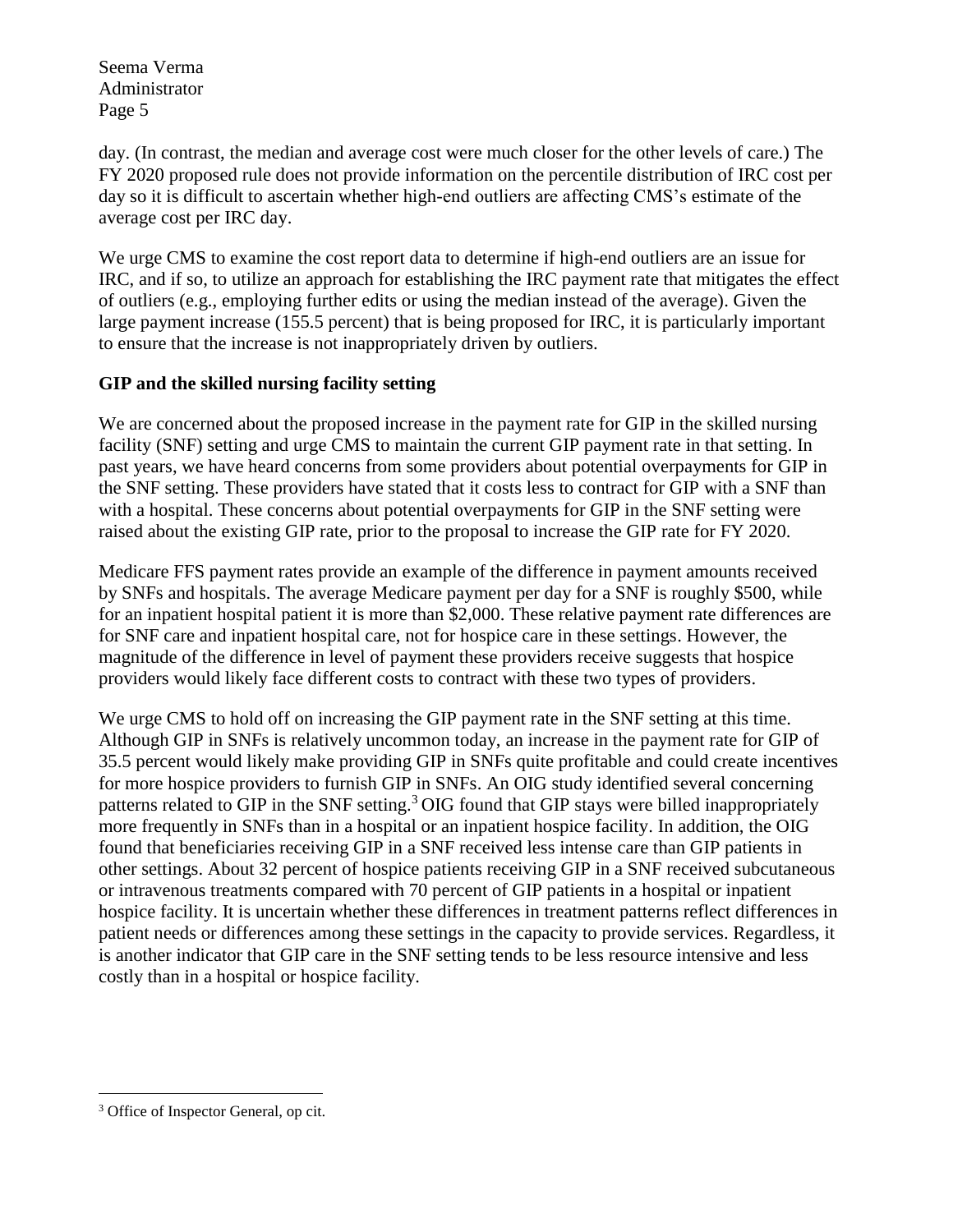### **Proposed changes to the hospice election statement and requirement for an addendum**

The hospice benefit covers services for palliation of the terminal condition and related conditions. CMS has stated that "we continue to expect hospices to adhere to the long-standing policy to provide 'virtually all' care during a hospice election as articulated in the 1983 Hospice Care proposed and final rules as well as most recently in FY 2019 Hospice Wage Index and Payment Rate Update final rule." In the proposed rule, CMS describes a number of anecdotal reports it has received of some hospice providers not furnishing patients with services that fall within the scope of the hospice benefit. To provide patients and families with more information on what is covered by hospice, CMS is proposing changes to the hospice election statement and a new requirement for an addendum to the election statement.

Specifically, CMS proposes that the hospice election statement be revised to include: information about the comprehensive nature of the Medicare hospice benefit, a statement that in rare situations there may be some services unrelated to the terminal condition that would not be covered by the hospice benefit, and a notification of the right to request an addendum to the election statement with more information on non-covered services. That addendum would include a written list and rationale for the conditions, items, drugs, or services that the hospice has determined are unrelated to the terminal condition and not covered by the hospice benefit. The addendum would also provide beneficiaries with information on the availability of the Beneficiary and Family Centered Care–Quality Improvement Organizations (BFCC–QIOs) as a resource to assist beneficiaries with appeals. CMS also proposes permitting non-hospice providers furnishing services to hospice patients to request the addendum.

#### *Comment*

We support these changes to the hospice election statement and the requirement for an addendum. The anecdotal reports of some hospice providers not furnishing services that should be within the scope of the benefit are concerning. It is very important that beneficiaries and their families have an understanding of what is covered by the hospice benefit and have information on what resources are available to appeal decisions by hospice providers if they have concerns or disagree with coverage determinations made by their hospice provider. We also agree it would be beneficial to permit non-hospice providers treating hospice patients to request the addendum (as this would promote communication and may lessen the potential for duplicate payments).

## **Wage index**

Historically, CMS has calculated the hospice wage index values using the pre-floor, prereclassified wage index values from acute care hospitals. In response to stakeholder comments on certain aspects of the wage index values and their impact on payments, the FY 2020 proposed rule requested feedback regarding the wage index used to adjust hospice payments and suggestions for possible updates and improvements to the geographic adjustment of payments to hospice providers.